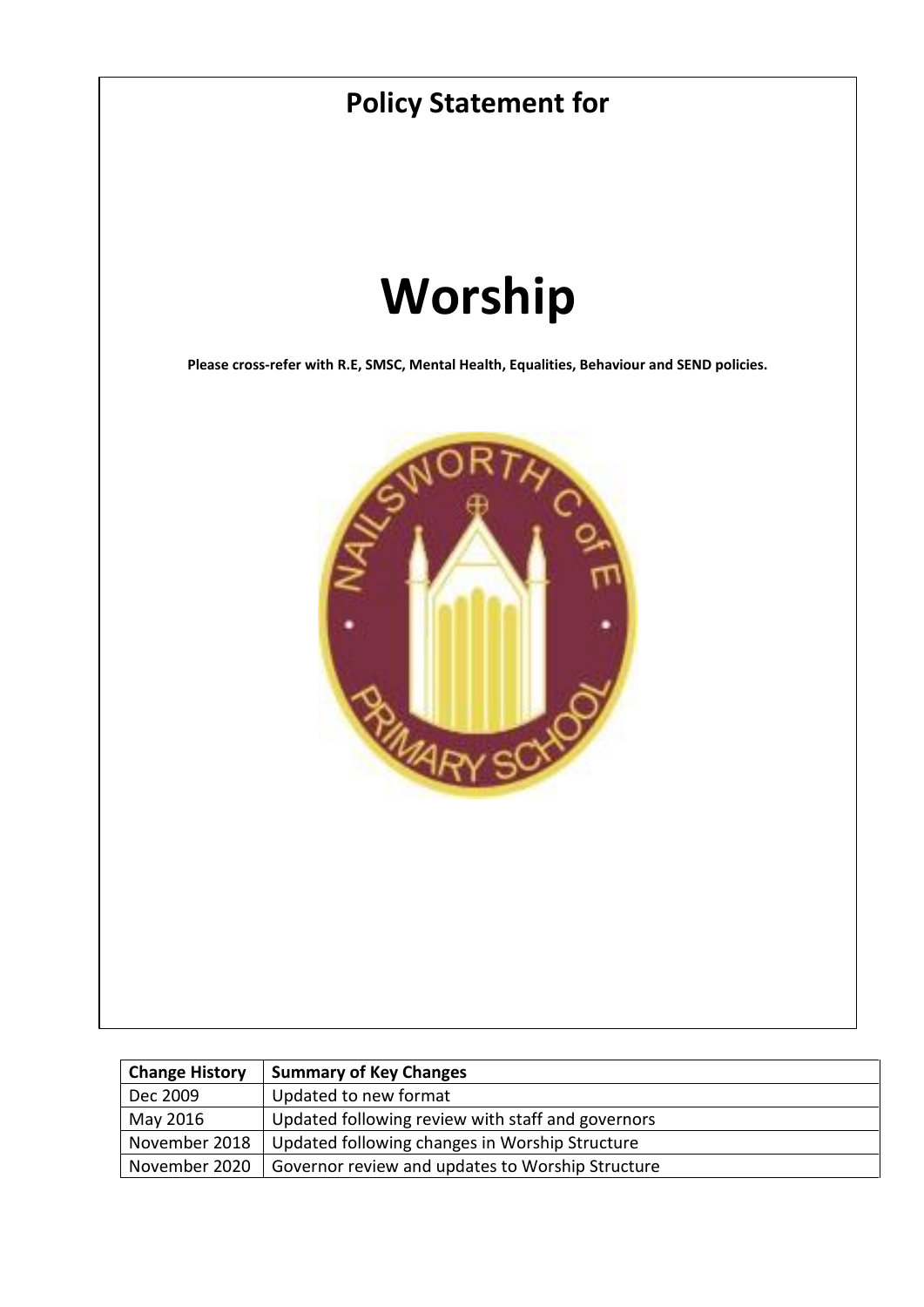# **Nailsworth C of E Prim ary School**

Collective worship is central to the life and purposes of Nailsworth C of E Primary School and is fundamental to the development of its Christian foundation, vision, values and ethos. The Senior Leadership Team has drawn up the policy in consultation with the governing body. The policy and practice are informed by the Trust Deed and Ethos Statement of the school.

Collective worship provides a space and a place for the telling of the Christian story in an inspirational way. It is also a time for the giving and receiving of worth as well as providing time for reflection and prayer.

Nailsworth C of E Primary School is a community which is inspired by the Christian understanding of God as Trinity. God the Father, the source of all being and life; God the Son, who reveals God's love by his life, death and resurrection; and God the Holy Spirit, who makes Christ known in the world. Worship plays a fundamental part in the life of the school and it is given the highest priority. A*ll* members of Nailsworth C of E Primary School (children and all staff) are present during worship.

# **Legal Framework**

Nailsworth C of E Primary School recognises there is a legal requirement for a daily act of collective worship for all pupils that takes account of their age and aptitude. The 1988 Education Reform Act states parents have the right to withdraw children from collective worship and suitable arrangements should be made to accommodate these children. However, as collective worship occupies such a central place in the life of Nailsworth C of E Primary School, there is an expectation that parents wishing to request a withdrawal will meet with the head teacher to discuss their concerns and requirements.

The governors have the responsibility for ensuring that our school meets the requirements for worship detailed in the Statutory Inspection of Anglican and Methodist Schools (SIAMS) Evaluation Document. They are also tasked with monitoring and evaluating the impact worship on the school community in consultation with the head teacher.

# **Aims**

Collective worship at Nailsworth C of E Primary School aims to:

- provide an experience of worship that will offer opportunities for those present to respond to the presence, power and peace of God
- evoke a sense of beauty, awe, wonder.
- enable children to become familiar with the Bible and grow in their appreciation that for Christians it is God's word.
- provide opportunities for reflection, participation, challenge and enjoyment where all present can be actively involved and develop their own spirituality.
- help children to become familiar with Christian language and symbolism and the cycle of the Church year so that they are offered a pattern of meanings and a framework into which they can begin to integrate experience.

| Owner:                  | <b>Standards Committee</b> | Delegated To                    | EG          |
|-------------------------|----------------------------|---------------------------------|-------------|
| <b>Review Frequency</b> | 2 Years                    | Updated                         | Nov 2020    |
|                         |                            | Date ratified by Governing Body | Dec 2020    |
| Version                 |                            | <b>Next Review</b>              | Autumn 2022 |
| Review Author           | Rev C Bland                | Published on Website            | Yes         |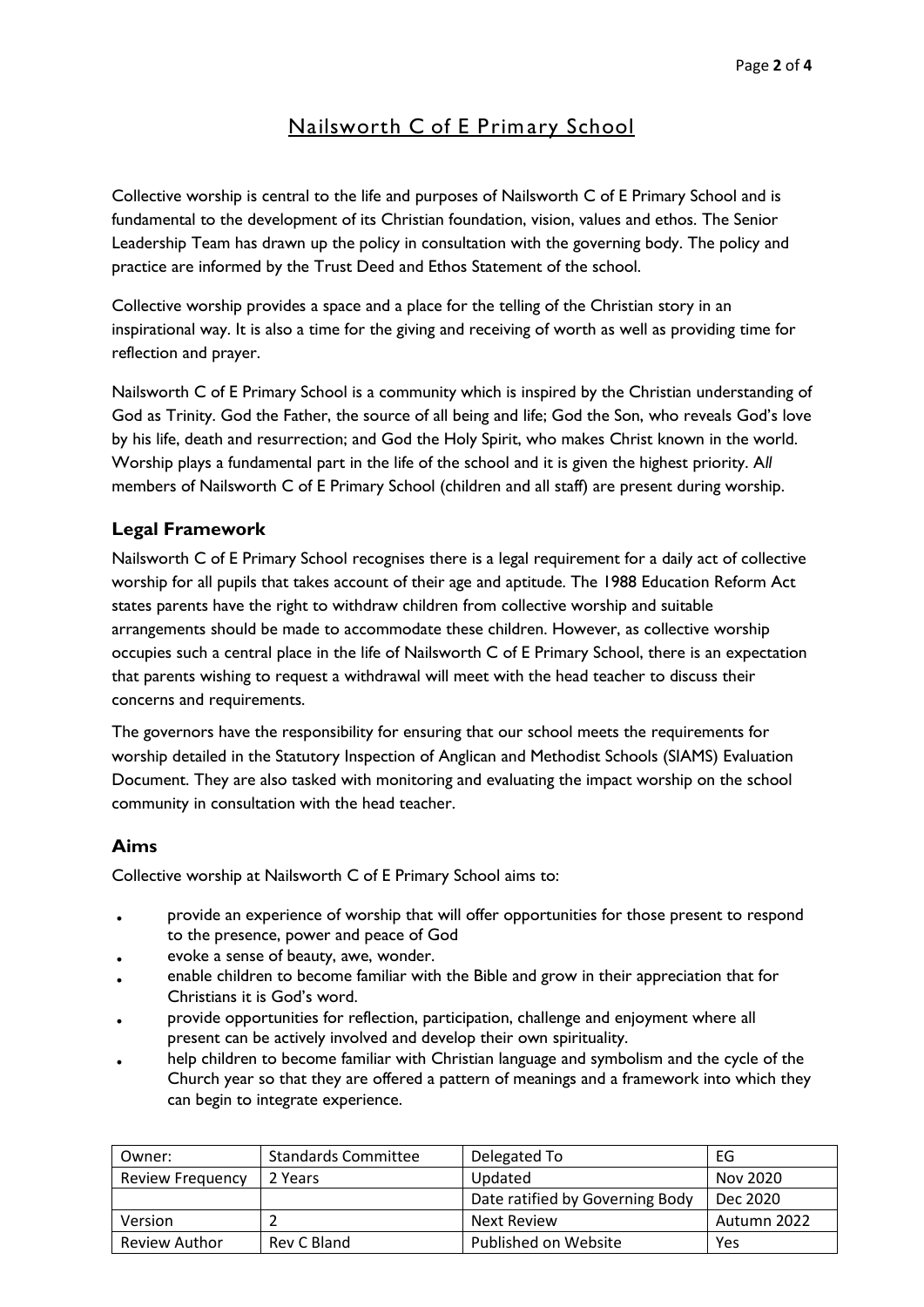- explore a variety of ways of praying, giving children the opportunity to form their own prayers using multi-sensory foci and introduce them to some well known Christian prayers, as well as a variety of prayers of thanksgiving before mealtimes and home time.
- offer opportunities to all children and staff to develop their skills in planning, leading and evaluating the impact of school worship.
- strengthen and support the school community, giving expression to, and reaffirming, the core Christian values which underpin the school's vision, policies, curriculum and moral code.
- develop a sense of self-worth and celebrate the gifts that each child and adult brings to the school community, recognising the uniqueness of each individual made in the image of God
- reflect on the puzzling questions that life poses and learn to appreciate the significance of mystery i.e. that we can't understand and explain everything
- foster a concern for others within the school community and wider world.
- deepen appreciation of the gift of the natural world and the importance of acting responsibly toward the environment
- encourage respect of other people's religious beliefs and practices.

| Day       | Group         | Time               | Led by                                | <b>Theme</b>                                                                                      |
|-----------|---------------|--------------------|---------------------------------------|---------------------------------------------------------------------------------------------------|
| Monday    | Whole school  | 1.10 <sub>pm</sub> | Class Teacher                         | Key note worship -<br>Values programme                                                            |
| Tuesday   | Whole school  | 1.10 <sub>pm</sub> | Head/Vicar/Bishop's<br>Visitor/PSALMS | Following on from key<br>note worship                                                             |
| Wednesday | Whole School  | 1.10 <sub>pm</sub> | Class teachers                        | Singing Worship                                                                                   |
| Thursday  | Class Worship | 1.10 <sub>pm</sub> | Class Teacher                         | Values Programme                                                                                  |
| Friday    | Whole school  | 10.05am            | Open the Book<br>team                 | <b>Bible Stories</b>                                                                              |
|           |               | 2.30 <sub>pm</sub> | Class and Head                        | <b>Celebration Worship:</b><br>Class led worship<br>followed by certificates<br>and value badges. |

#### **Worship Structure**

## **Open the Book Team**

A team of volunteers from local churches bring to the Friday worship a series of stories from old and new testaments using the Lion Storyteller Bible – retold by Bob Hartman. They follow a specific programme organised through the diocese and encourage pupils to reflect on the stories and join in with prayers at the end if they would like to.

| Owner:                  | <b>Standards Committee</b> | Delegated To                    | EG          |
|-------------------------|----------------------------|---------------------------------|-------------|
| <b>Review Frequency</b> | 2 Years                    | Updated                         | Nov 2020    |
|                         |                            | Date ratified by Governing Body | Dec 2020    |
| Version                 |                            | Next Review                     | Autumn 2022 |
| Review Author           | Rev C Bland                | Published on Website            | Yes         |